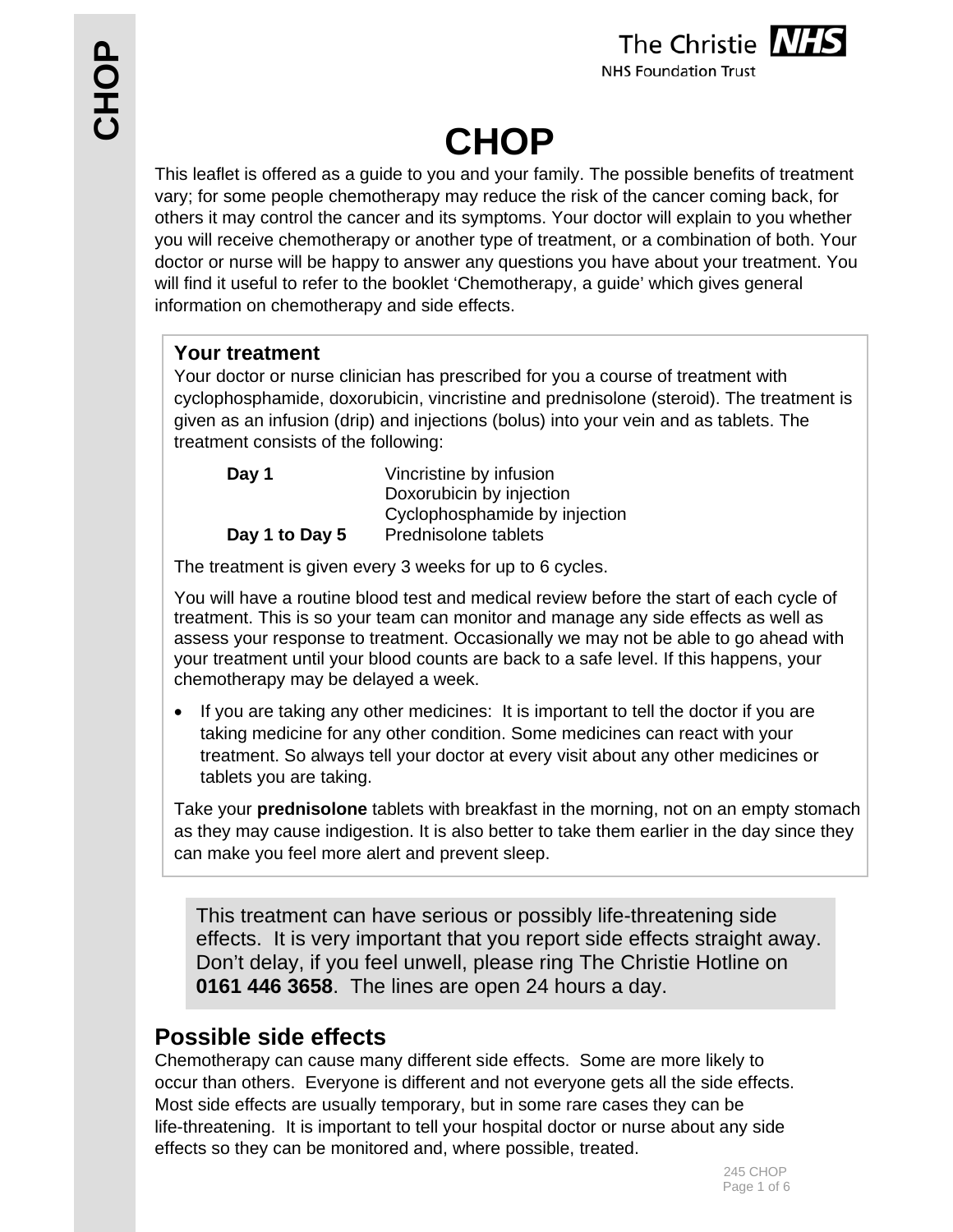#### **Tumour Lysis Syndrome**

This treatment may cause the rapid breakdown of lymphoma cells, which may lead to abnormalities in the blood. This problem is more likely if you have a lot of disease or if your kidneys do not work as well as they should do. Your doctor will tell you if you are at risk. You may be given a kidney-protective medicine called allopurinol for the first cycle of treatment, and your doctor may do additional blood tests to monitor this side effect. We sometimes admit patients for the first treatment to give intravenous fluids and kidney-protective medication and twice daily monitoring of blood tests for 48 hours.

#### **Common side effects (more than 1 in 10)**

#### **Increased risk of serious infection**

You are vulnerable to infection while you are having chemotherapy. Minor infections can become life-threatening in a matter of hours if left untreated. Symptoms of infection include fever, shivering, sweats, sore throat, diarrhoea, discomfort when you pass urine, cough or breathlessness. We recommend that you use a digital thermometer so you can check your temperature. You can buy one from your local pharmacy.

#### **If you feel unwell, you have symptoms of an infection or your temperature is 37.5ºC or above, or below 36ºC contact The Christie Hotline straight away**.

#### **Anaemia (low number of red blood cells)**

While having this treatment you may become anaemic. This may make you feel tired and breathless. Let your doctor or nurse know if these symptoms are a problem. You may need a blood transfusion.

#### **Hair loss**

Hair loss is usually total. The hair falls out gradually 10 to 14 days following your first course of treatment. The time scale varies from person to person. Please remember that this is a temporary side effect and your hair will grow back when your treatment is completed. Very rarely, hair loss can be permanent. If you would like an appointment with the wig service, this can be arranged for you by visiting the cancer information centre, or call **0161 446 8100**. Ask the staff for a copy of the 'Wig Fitting Service'. The Maggie's centre runs a head care workshop. Contact Maggie's on **0161 641 4848** or email **manchester@maggiescentres.org** to arrange an appointment.

#### **Lethargy**

Chemotherapy often makes you feel tired and lacking in energy. It can be frustrating when you feel unable to cope with routine tasks. If you do feel tired, take rest and get help with household chores. If necessary, take time off work. Gentle exercise such as walking can be beneficial.

#### **Sore mouth and altered taste sensation**

Your mouth may become sore or dry, or you may notice small mouth ulcers during this treatment. Drinking plenty of fluids and cleaning your teeth regularly and gently with a soft toothbrush can help to reduce the risk of this happening. We can prescribe a mouthwash for you to use during treatment. You can dilute this with water if your mouth is sore. Ask your doctor or nurse for further advice. There is also general mouth care information in the chemotherapy booklet. If you continue to have a sore mouth, please contact The Christie Hotline.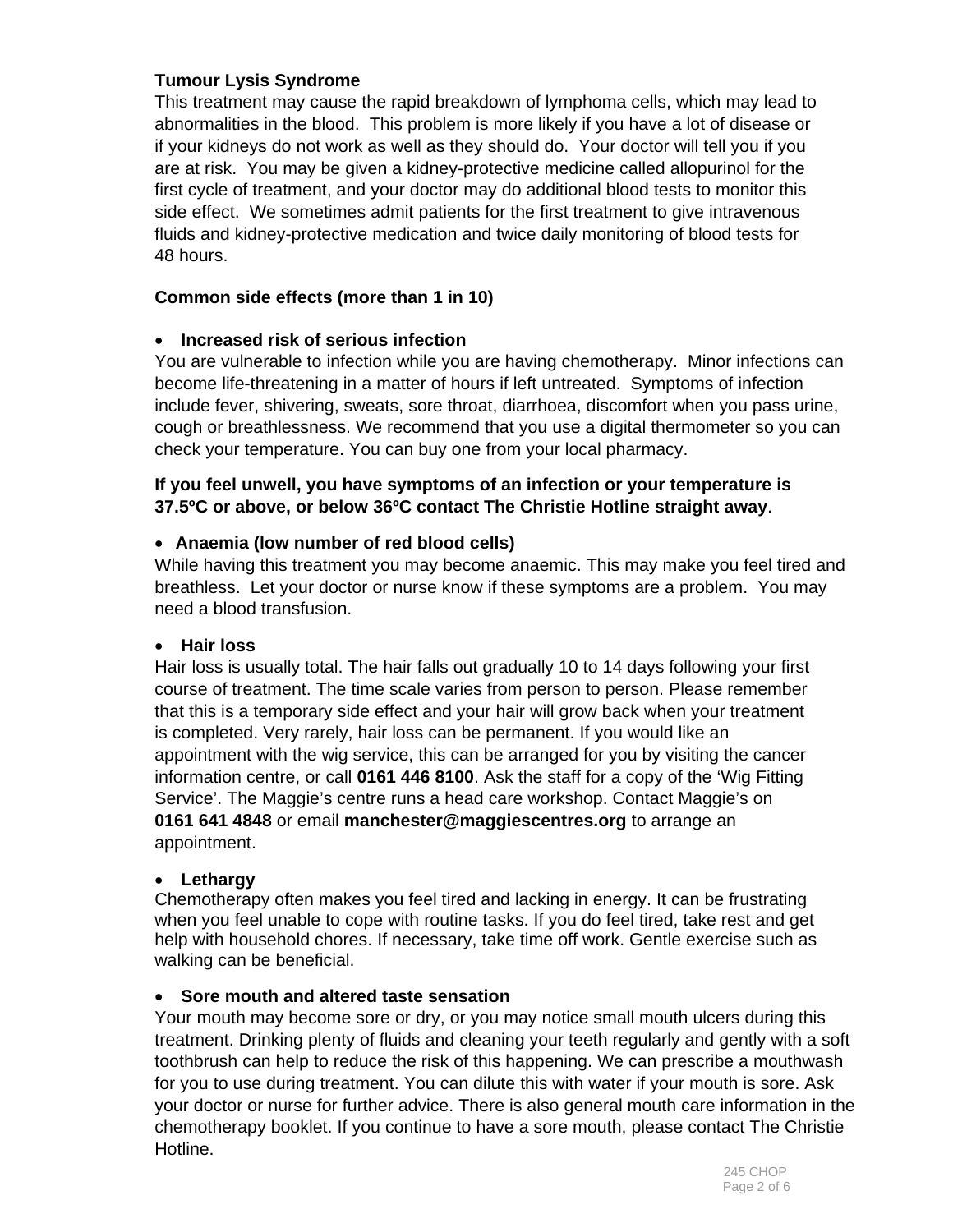Occasionally during treatment you may have a strange taste (metallic or bitter). A strongly flavoured sweet or mint will help to disguise this. Normal taste will usually return after the treatment finishes.

#### **Constipation**

Vincristine and some anti-sickness tablets can cause constipation. Try to drink plenty of fluids and eat foods high in fibre. Report this to your hospital doctor who may prescribe a suitable laxative. Ask the staff for a copy of 'Eating: Help Yourself' which has useful ideas about diet when you are having treatment.

#### **Skin and nails**

Sometimes as a result of the chemotherapy, your skin may appear **darker** in colour or lightly tanned, especially around the joints. This is known as hyperpigmentation. The skin will return to normal when treatment is finished. Some chemotherapy can make your skin more **sensitive to the sun** than usual. Sit in the shade, avoid too much sun and use a sunblock cream. Asian and African-Caribbean people may develop noticeable light patches on their skin. The skin and nails will usually return to normal when treatment is finished.

#### **Urine discolouration**

Doxorubicin because of its red colour, may discolour your urine red or pink for up to 24 hours following treatment. This is perfectly normal and nothing to worry about.

#### **Uncommon side effects (less than 1 in 10)**

#### **Bruising or bleeding**

This treatment can reduce the production of platelets which help the blood clot. Let your doctor know if you have any unexplained bruising or bleeding, such as nosebleeds, bloodspots or rashes on the skin, and bleeding gums. You may need a platelet transfusion.

#### **Nausea and vomiting**

The severity of this varies from person to person. Anti-sickness medication may be given along with your chemotherapy to prevent this. You will also be given antisickness tablets to take at home. If you continue to feel or be sick, contact your GP or The Christie, because your anti-sickness medication may need to be changed or increased.

#### **Irritation of the bladder**

Cyclophosphamide may cause a burning sensation or irritation on passing urine because the medicine irritates the bladder wall. When you have cyclophosphamide, try to drink plenty of fluids throughout the day and for 72 hours afterwards. Also, try to pass urine as soon as the urge is felt. Tell your doctor or nurse as soon as possible if you have this side effect.

#### **Mood changes**

Prednisolone tablets can affect your mood. This may result in mood swings and irritability. You may also have difficulty in sleeping. You may feel very energetic and have a good appetite when you take the tablets, and then lethargic and low in mood when you stop. If you experience this side effect and find it hard to tolerate, you should discuss it with your doctor.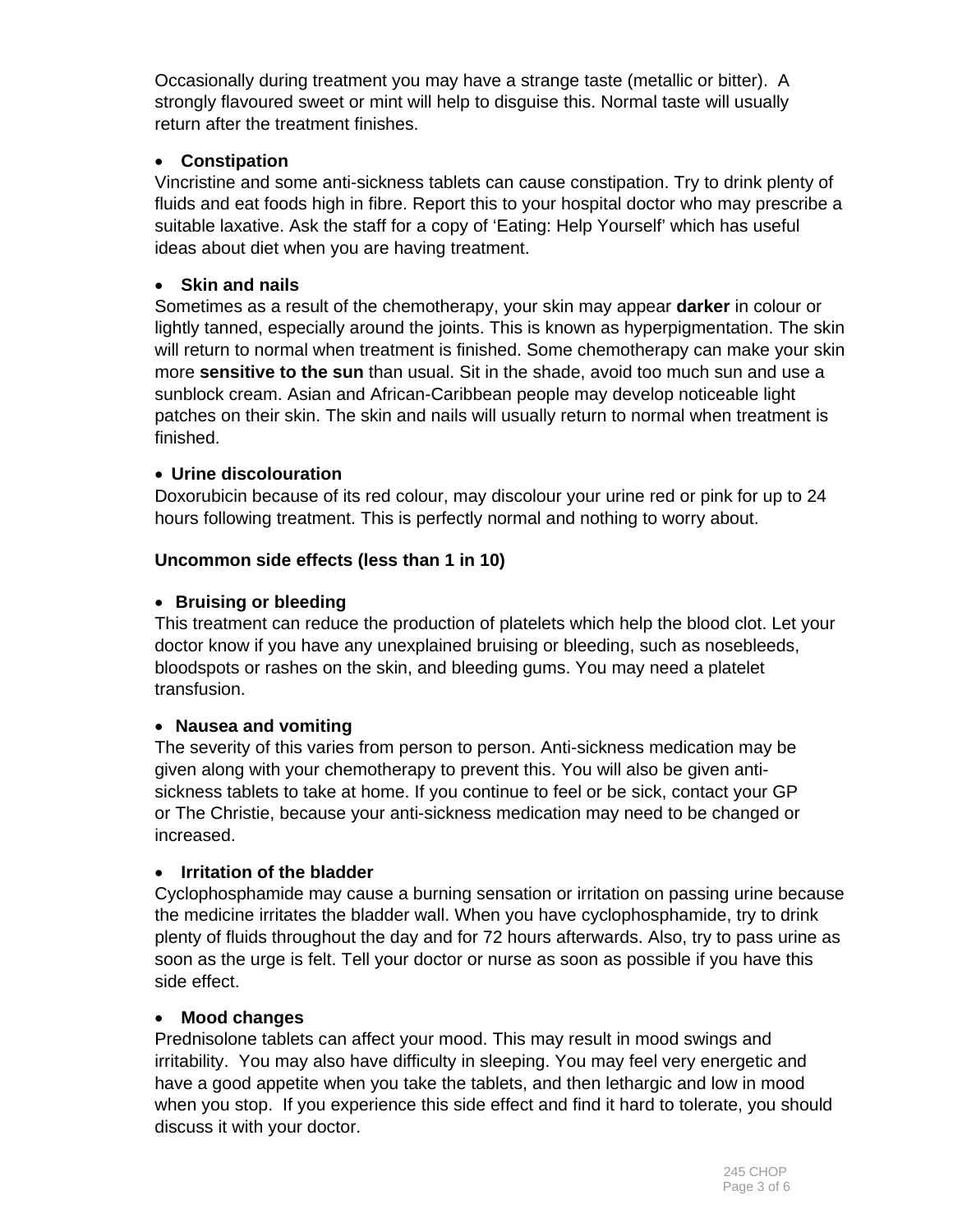#### **Blood sugar**

Prednisolone may cause your blood sugar to rise. If you are diabetic then you may need to increase the dose of any diabetic medication you take (insulin or tablets). You should discuss this with your doctor before starting the chemotherapy. Prednisolone can also induce diabetes in people not known to have this disease. This is normally reversible although you may need to take some diabetic medication while you are having chemotherapy.

#### **Tingling & numbness in the fingers or toes/muscle weakness**

This is common but is usually only mild and temporary. It can sometimes last for some time or become permanent. Sometimes you may also have difficulty controlling the muscles in your arms and legs or your balance. Please report these symptoms to your doctor on your next hospital visit.

#### **Rare side effects (less than 1 in 100)**

 **Extravasation** is when chemotherapy leaks outside the vein. If you develop redness, soreness or pain at the injection site **at any time** please let us know straight away.

#### **Serious and potentially life threatening side effects**

In a small proportion of patients chemotherapy can result in very severe side effects which may rarely result in death. The team caring for you will discuss the risk of these side effects with you.

# **Sex, contraception & fertility**

**Protecting your partner and contraception:** We recommend that you or your partner use a condom during sexual intercourse while you are having the course of chemotherapy. Chemotherapy is dangerous to unborn babies and this will also protect you and your partner from any chemotherapy drugs that may be present in semen and in the vagina. If you suspect that you may be pregnant please tell your doctor immediately.

**Fertility:** This chemotherapy may affect your ability to have children. Your doctor or nurse should have discussed this with you. If not, please ask them before you start treatment.

# **Late side effects**

Some side effects may become evident only after a number of years. In reaching any decision with you about treatment, the potential benefit you receive from treatment will be weighed against the risks of serious long term side effects to the heart, lungs, kidneys and bone marrow. With some drugs such as cyclophosphamide there is also a small but definite risk of an increased chance of developing another cancer. If any of these problems specifically applies to you, the doctor will discuss these with you and note this on your consent form.

Changes to the heart: Higher doses of doxorubicin may cause changes in the muscle of the heart. This can affect how the heart works. The effect on the heart depends on the dose given. It is very unusual for the heart to be affected if you have standard doses. Tests to see how well your heart is working may sometimes be carried out before the chemotherapy is given.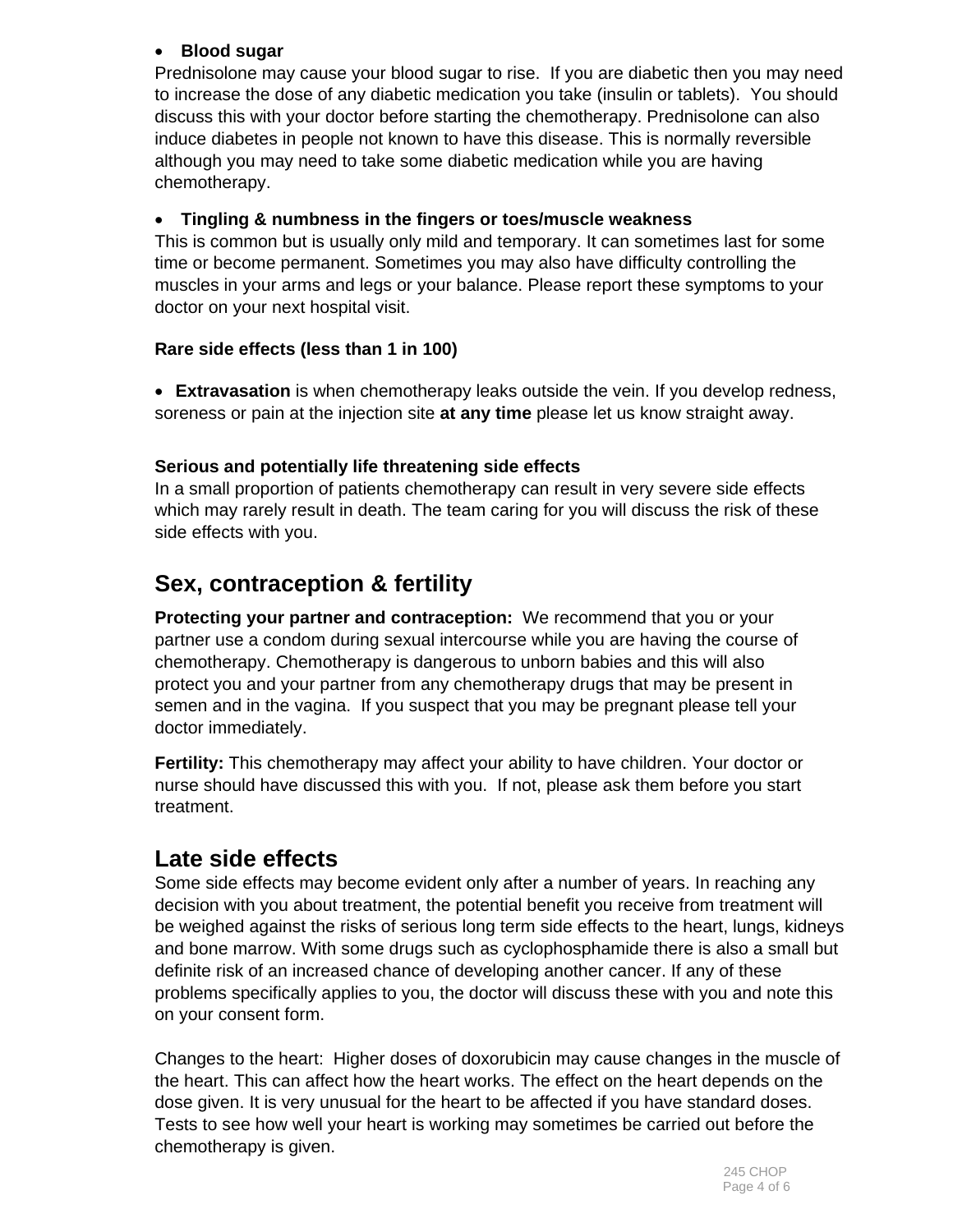## **Contacts**

If you have any general questions or concerns about your treatment, please ring the area where you are having treatment:

| • Haematology day unit                | 0161 446 3924                                                                                                                                                                                  |                             |
|---------------------------------------|------------------------------------------------------------------------------------------------------------------------------------------------------------------------------------------------|-----------------------------|
| • Lymphoma clinical nurse specialists | 0161 446 8573                                                                                                                                                                                  |                             |
| • Lymphoma secretaries                | 0161 446 3753<br>0161 446 3360<br>Professor Illidge<br>0161 446 3956<br>Dr Smith<br>0161 446 3332<br><b>Professor Cowan</b><br>0161 446 3302<br>Dr Harris/Dr Chan<br>0161 446 3869<br>Dr Bloor | Professor Radford/Dr Linton |
| • Palatine Treatment Ward             | 0161 446 3960/3961                                                                                                                                                                             |                             |
| General enquiries<br>$\bullet$        | 0161 446 3000                                                                                                                                                                                  |                             |
|                                       |                                                                                                                                                                                                |                             |
|                                       |                                                                                                                                                                                                |                             |
|                                       |                                                                                                                                                                                                |                             |